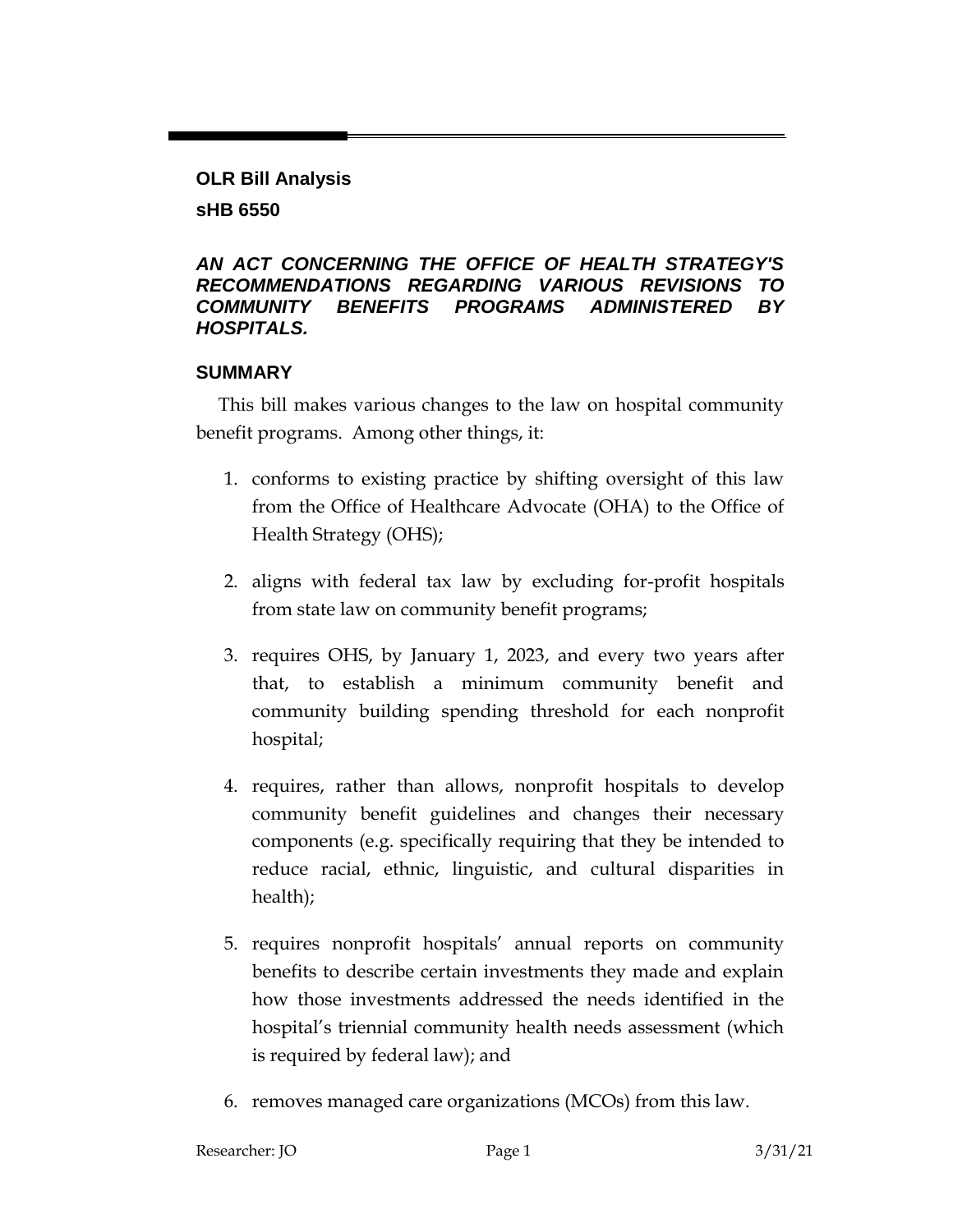The bill also makes several minor, technical, and conforming changes.

EFFECTIVE DATE: Upon passage

# **HOSPITAL COMMUNITY BENEFIT PROGRAMS**

### *Scope*

Under current law, a "community benefits program" is a voluntary program to promote preventive care and improve the health status of working families and at-risk populations in the communities within a hospital's or MCO's geographic service area.

The bill makes these programs mandatory for nonprofit hospitals, in line with federal law (see BACKGROUND). It removes other hospitals and MCOs from this law. It also adds to the programs' objectives the (1) reduction of racial, ethnic, linguistic, and cultural disparities in health and (2) improvement in the health of all populations in the service area, not just working families and at-risk populations.

# *Reporting*

Under current law, each hospital and MCO must submit a biennial report on whether it has a community benefits program. If the hospital or MCO has such a program, the report must describe its status and address various components set forth in law.

The bill instead requires nonprofit hospitals to report annually on their community benefit programs. They must report to OHS's Health Systems Planning Unit or a designee selected by OHS's executive director, rather than to the Healthcare Advocate or his designee as under current law. (In practice, oversight of the community benefits law has already shifted from OHA to OHS under a memorandum of agreement.)

The bill makes related conforming changes to codify the transfer of authority over this law to OHS. This includes authorizing OHS, rather than OHA, to impose civil penalties of up to \$50 per day on hospitals that fail to report as required. As under current law, these penalties may only be imposed after notice and an opportunity for a hearing.

Researcher: JO Bage 2 3/31/21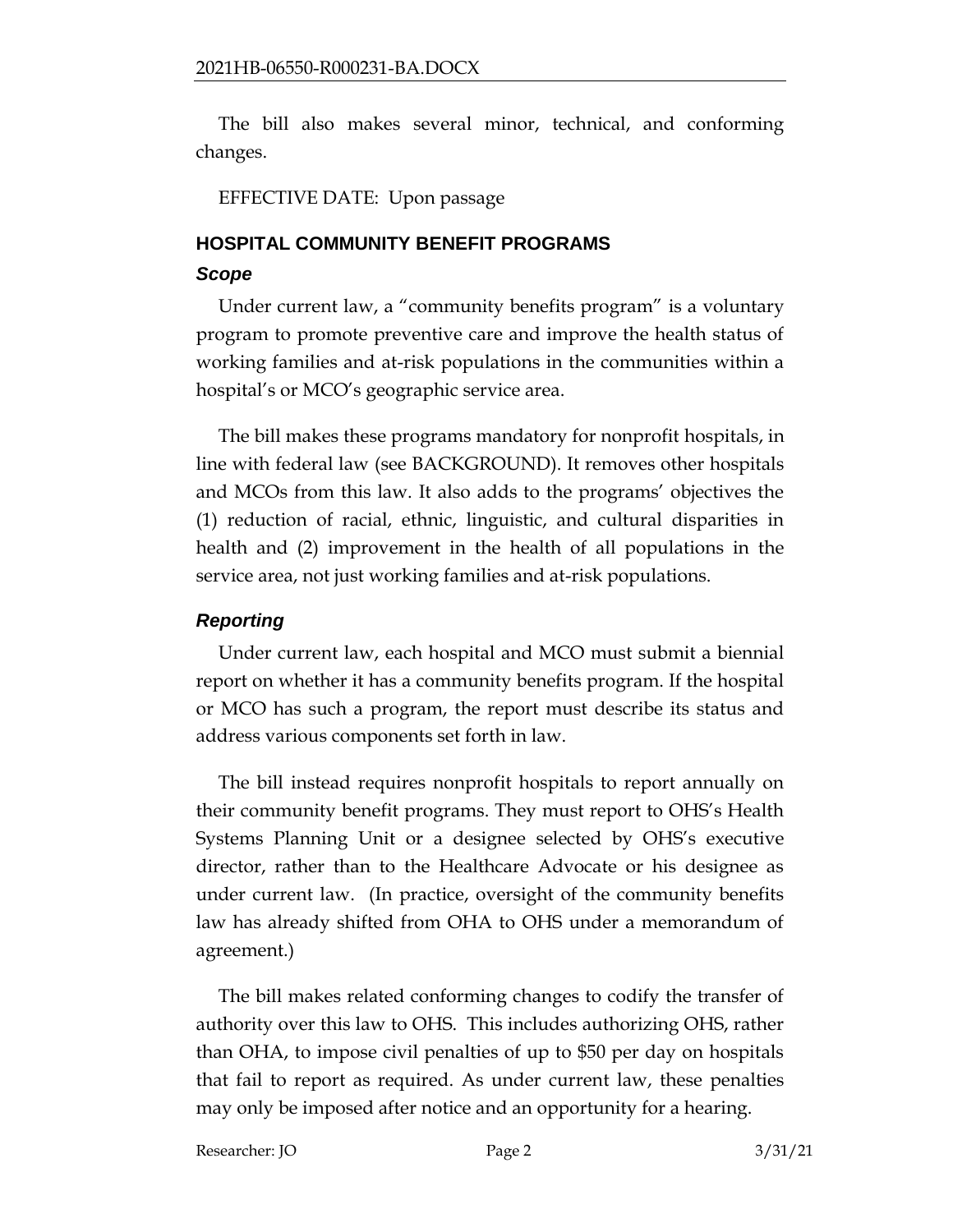**Report Components.** The bill makes several changes to these reports' required components, including several minor and conforming changes. For example, the bill specifies that the reports must identify community health needs that were prioritized, not just considered, in the process.

The bill also adds the following to the list of required report components:

- 1. the demographics of the hospital's geographic service area for the prior taxable year;
- 2. the cost and description of each investment included in the "Financial Assistance and Certain Other Community Benefits at Cost" and "Community Building Activities" sections of the hospital's IRS form 990 (see BACKGROUND);
- 3. an explanation of how each such investment addresses the identified needs in the hospital's triennial community health needs assessment and implementation strategy (see below); and
- 4. a description of available evidence showing how each such investment improves community health outcomes.

Under the bill, a "community health needs assessment" is a hospital's written assessment, as described in federal regulations, that (1) defines the community it serves, (2) assesses that community's health needs, and (3) solicits and considers people that represent the community's broad interests. An "implementation strategy" is a written plan required by the federal regulations that addresses community health needs identified through the assessment and that (1) describes the hospital's intended actions to address the health need and impact of these actions, (2) identifies resources that the hospital plans to commit to address the need, and (3) describes the planned collaboration between the hospital and other facilities and organizations to address the need (see BACKGROUND).

*Required Posting and Analysis.* Current law requires hospitals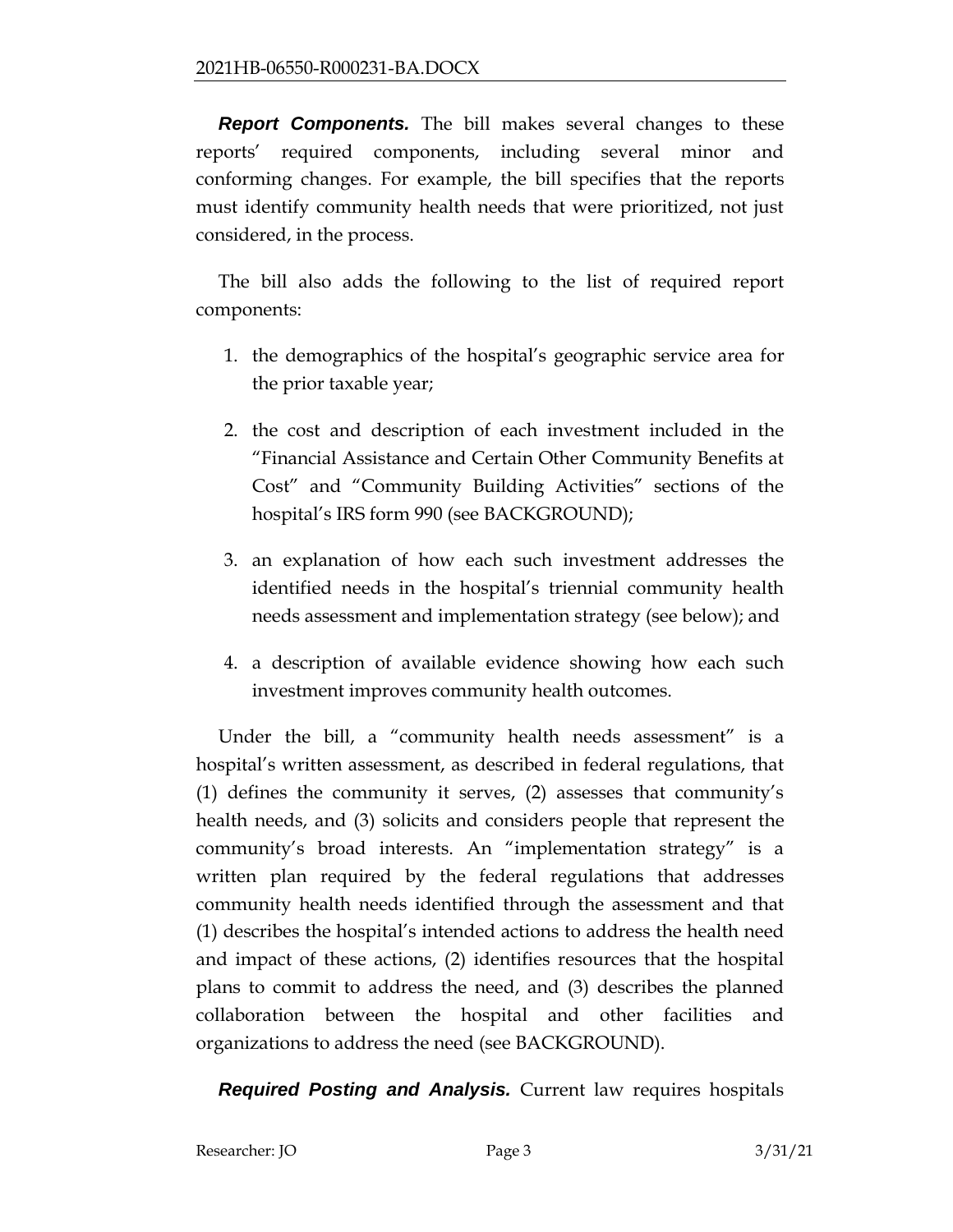and MCOs to make copies of their community benefits program reports available to the public upon request. The bill instead requires OHS to post nonprofit hospitals' reports on its website.

The bill transfers from OHA to OHS the duty to summarize and analyze the submitted reports, including for adherence to the community benefit guidelines (see below), and within available appropriations. It requires OHS, by October 1, 2022, and annually after that, to post the summary and analysis online. Under current law, OHA must biennially make the summary and analysis available to the public.

## *Community Benefit Guidelines (§ 1(c))*

Current law allows hospitals and MCOs to develop community benefit guidelines and requires any such guidelines to focus on certain principles. The bill instead requires nonprofit hospitals to develop these guidelines. It also modifies some of the principles that must inform the guidelines.

Under existing law, the guidelines must focus on seeking assistance and meaningful participation from the communities in the hospital's service area in (1) developing and implementing its community benefit program and (2) defining the targeted population and specific health needs to be addressed. The hospital must give priority to the needs outlined in the Department of Public Health's most recent state health plan.

The bill extends this community participation focus to include the hospital's developing and implementing a plan for meaningful community benefit and community building investments (see below). It also requires the hospital to give priority to its triennial community health needs assessment and implementation strategy.

The bill requires each nonprofit hospital to solicit commentary on its implementation strategy from the communities in its geographic service area, and consider revisions based on it.

The bill makes other revisions to the required guidelines

Researcher: JO Page 4 3/31/21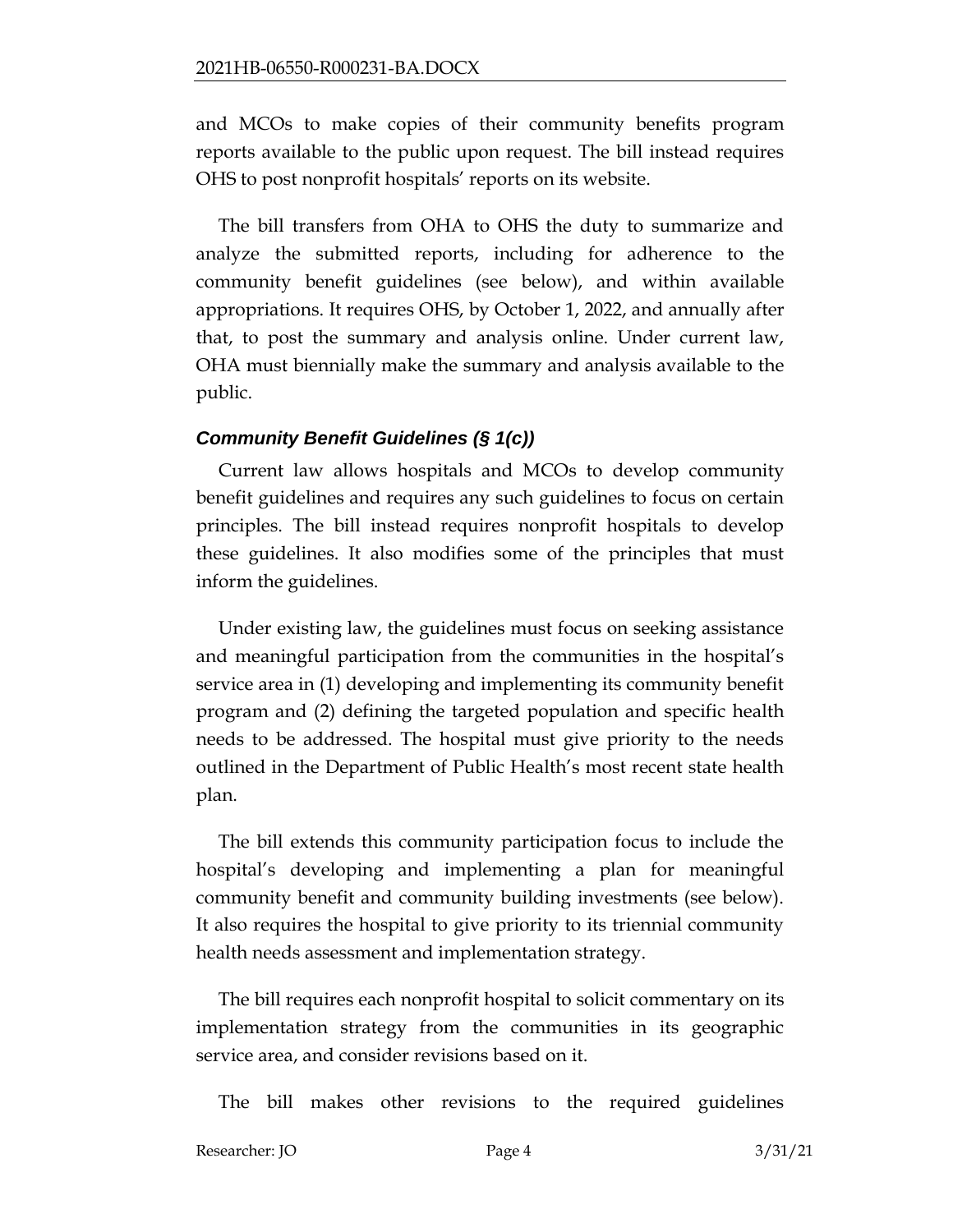conforming to the bill's other changes, such as specifically requiring a focus on the health care needs and resources of a broad spectrum of racial and ethnic groups.

#### **MINIMUM COMMUNITY BENEFIT SPENDING THRESHOLD**

The bill requires the OHS executive director or her designee, by January 1, 2023, and biennially after that, to establish a minimum community benefit and community building spending threshold that nonprofit hospitals must meet or exceed during the biennium. Under the bill, "community building" is activity that protects or improves a community's health or safety and may be reported on IRS Form 990.

The bill requires the threshold to be based on objective data and criteria, including:

- 1. the hospital's historical and current expenditures on community benefits;
- 2. the community needs identified in the hospital's triennial community health needs assessment;
- 3. the hospital's overall financial position based on audited financial statements and other objective data; and
- 4. the hospital's taxes paid and payments in lieu of taxes.

Under the bill, when establishing a spending threshold, OHS must (1) consult with hospital representatives and at least one expert in health care economics and (2) solicit and consider public comments.

The spending threshold must include the minimum proportion of community benefit spending to be directed to addressing health disparities and social health determinants identified in the community health needs assessment during the next biennium.

#### **BACKGROUND**

### *Nonprofit Hospitals and Federal Requirements for Community Health Needs Assessments*

To maintain tax-exempt status under federal law, a nonprofit